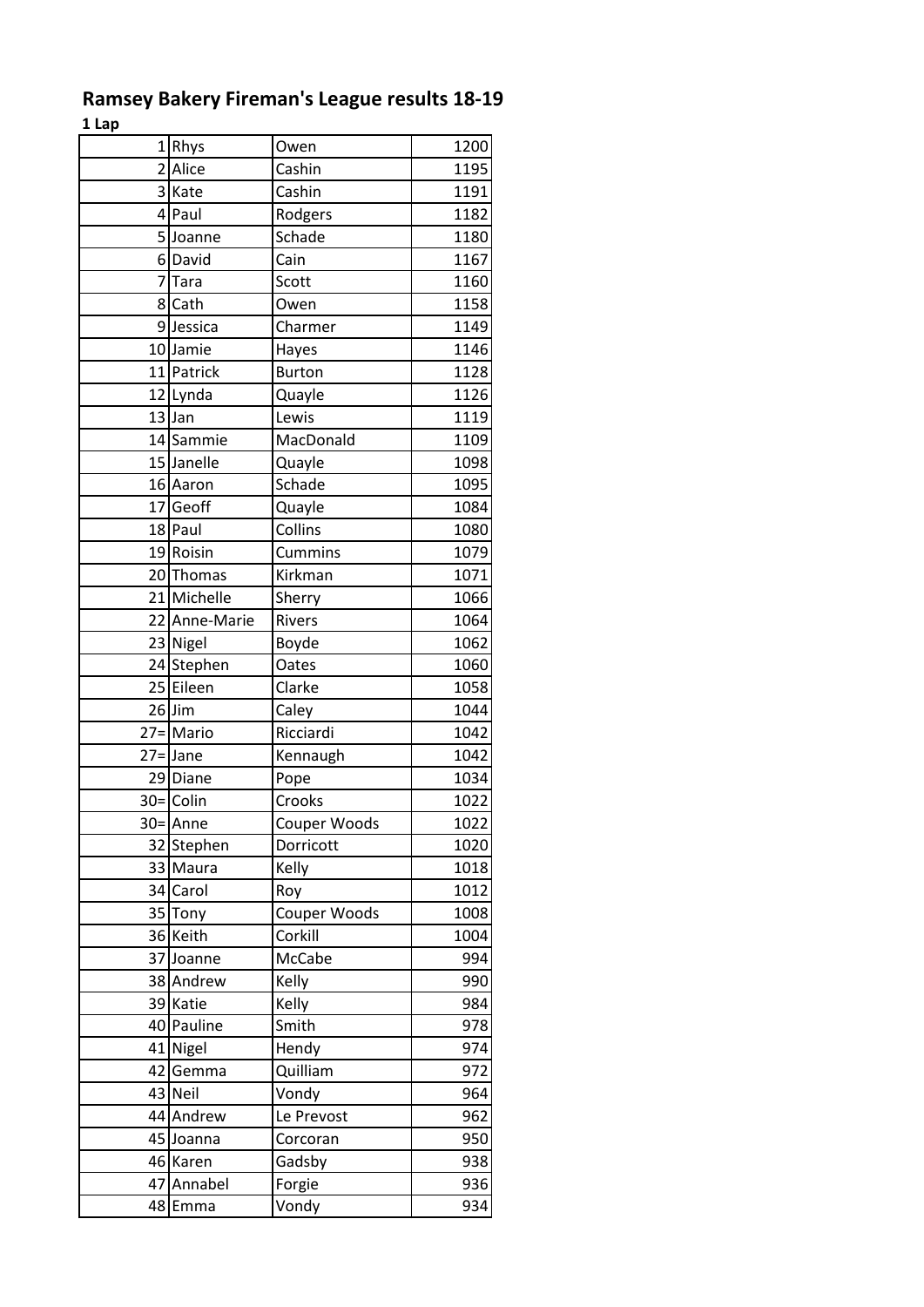|    | 49 Julie      | <b>Myers</b> | 912 |
|----|---------------|--------------|-----|
|    | 50 Sylvia     | Kennaugh     | 878 |
|    | $51 =$ Laura  | Mylchreest   | 876 |
|    | $51 =$ Judith | Clague       | 876 |
|    | 53 Linda      | Quirk        | 866 |
|    | 54 Corrina    | Daly         | 852 |
|    | 55 Jackie     | Daly         | 850 |
|    | 56 Carolanne  | Hanley       | 850 |
| 57 | Lucy          | Hendy        | 814 |

## **3 Lap**

| $\mathbf{1}$   | Andrew        | Nash          | 1191 |
|----------------|---------------|---------------|------|
| $\overline{2}$ | Phoebe        | Coates        | 1185 |
|                | 3 Nikki       | Boyde         | 1173 |
|                | 4 Paul        | Sykes         | 1170 |
|                | 5 Helen       | Taylor        | 1167 |
|                | 6Ben          | Corkill       | 1158 |
| 7              | Alison        | King          | 1155 |
|                | 8Bernie       | Johnson       | 1134 |
|                | 9Luke         | Phair         | 1125 |
|                | 10 Neil       | Brogan        | 1122 |
|                | 11 Daniel     | Pownall       | 1119 |
|                | 12 Jane       | Hubbard       | 1116 |
|                | 13 Nicola     | <b>Bowker</b> | 1107 |
|                | $14 =$ Adam   | Huxham        | 1105 |
|                | $14 =$ Niamh  | Goddard       | 1105 |
|                | $16 =$ Juan   | Kinley        | 1097 |
|                | $16 =$ Amy    | Lace          | 1097 |
|                | 18 Andrew     | Falconer      | 1088 |
|                | 19 Matt       | Callister     | 1082 |
|                | 20 Kathy      | Lane          | 1074 |
|                | 21 Christine  | O'Hanlon      | 1066 |
|                | 22 Becca      | Kelly         | 1064 |
|                | 23 Daniel     | Phair         | 1062 |
|                | 24 Karen      | Powell        | 1061 |
| $25$ Jo        |               | Sykes         | 1042 |
|                | 26 Hugo       | Piggin        | 1034 |
|                | 27 Gordon     | Crowe         | 1026 |
|                | 28 Cameron    | Comley        | 1022 |
|                | 29 Ste        | Downward      | 1011 |
|                | 30 Steve      | Jones         | 1010 |
|                | 31 Denise     | Gimbert       | 1008 |
| 32             | Tuffty        | Nash          | 1006 |
| 33             | Laura         | Bryan         | 1004 |
| $34 =$         | Peter         | Callin        | 990  |
| $34 =$         | Paul          | Cubbon        | 990  |
| $34 =$         | Natalie-Jayne | <b>Bush</b>   | 990  |
| 37             | Paul          | Craine        | 972  |
| 38             | Will          | Ward          | 970  |
| 39             | John          | Sansom        | 966  |